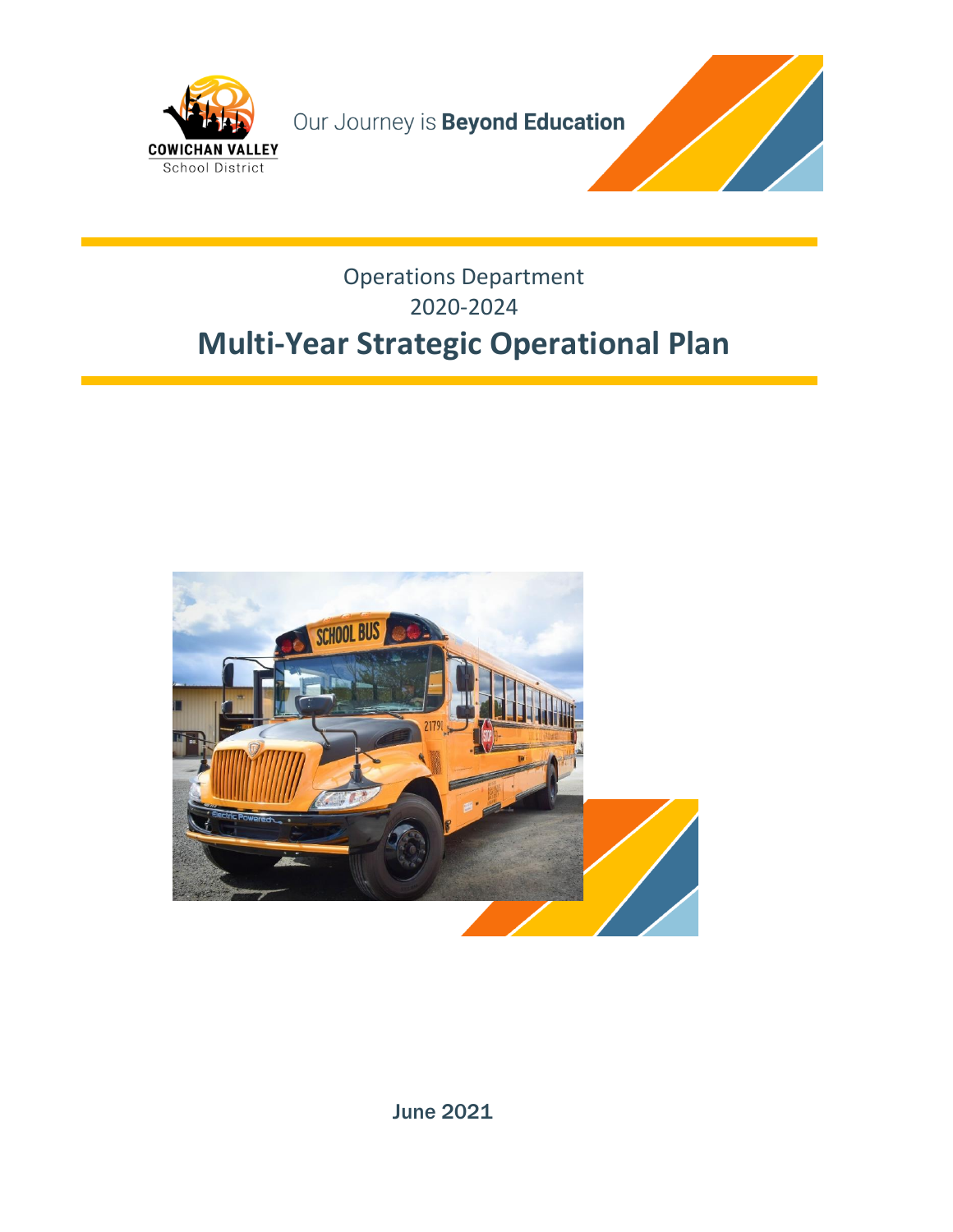

#### **TABLE OF CONTENTS**

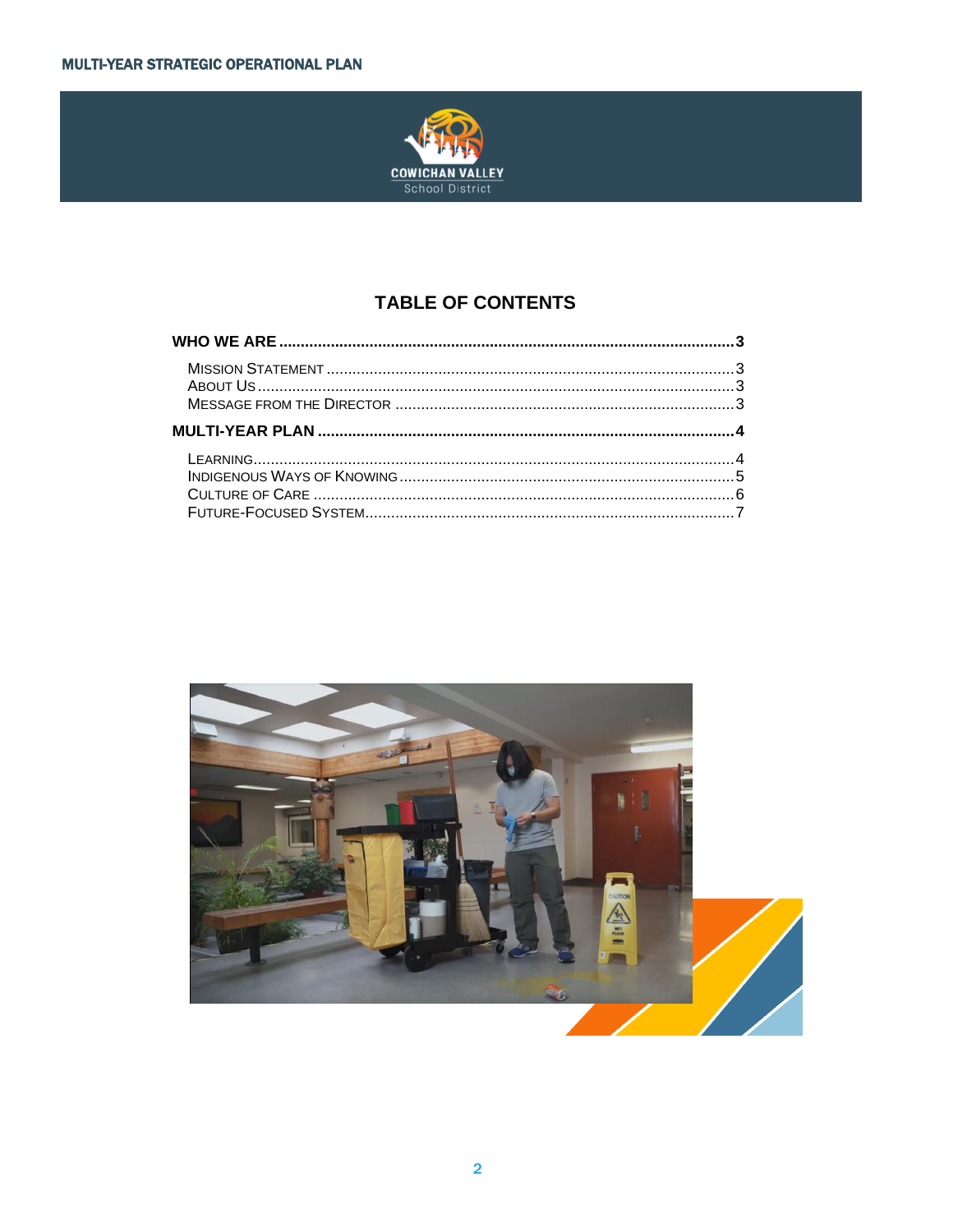

### **WHO WE ARE**

# **Our Mission**

*"Committed to providing excellent service out front and behind the scenes to support our District."*

## **About Us**

The Operations Department of the Cowichan Valley School District strives to provide a foundation for our Schools and District that enables excellence. The vast knowledge, skills, and experience of the Department's over 150 employees create a comprehensive and dynamic team. Our team collaborates to achieve successful outcomes that attend to the shared direction and purpose *Beyond Education*.

#### **Message from the Director:**

*"This is an exciting time in education as it transitions into a new way of teaching and learning. I am proud to be part of our operational team; a team that embraces this transition and the future of our learners. Our team is committed to and passionate about providing our learners with the best opportunities possible. We recognize the years ahead are full of change, and are ready and willing to put in the work to get us to where we need to go."*

**WE ARE:**

**Capital Planning & Implementation Grounds Health & Safety Maintenance Rentals Transportation**

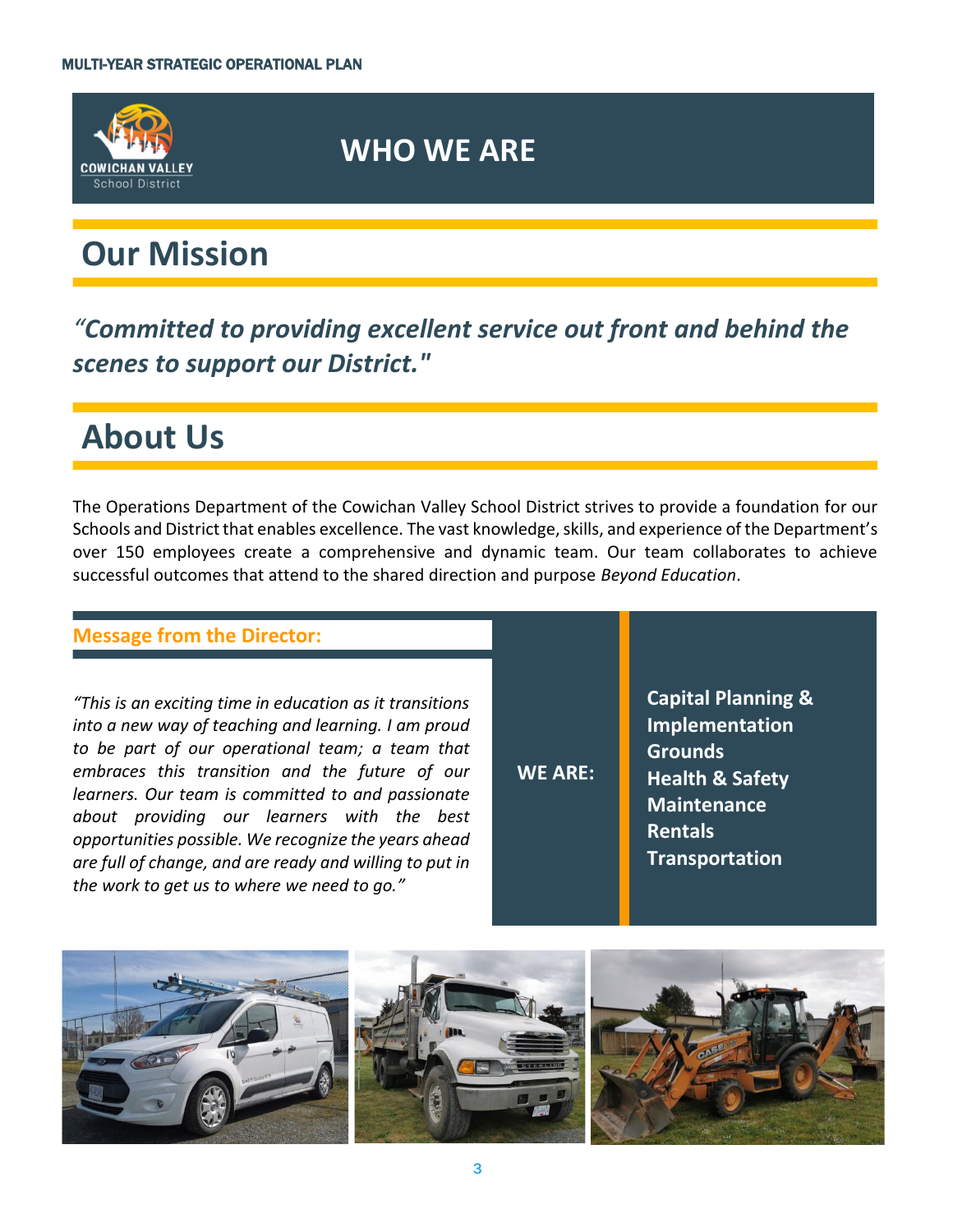

### **MULTI-YEAR PLAN 2020-2024**

## **Learning**

#### Strategic Goals

Integrate Operations within early learning and K to 12 programming.

Introduce and engage learners in various aspects of school operational support.

Assist with the renovations of spaces necessary to support childcare and outdoor classrooms.

"Inspire Young, Inspire Often"

Opportunities for creative and critical thinking are prevalent in the daily tasks of all our Operations Department staff, and over the next few years we plan to apply this thinking to engage our learners differently. It may be as simple as allowing the students to watch operational staff complete work, or by creating interactive tours and demonstrations for the students. Our goal is to engage and inspire.

We also have an opportunity to support our early learners in several ways:

- Assisting with the creation of learning furniture and materials;
- Renovating spaces to accommodate childcare and StrongStart;
- Providing transportation for field trips and outdoor learning.

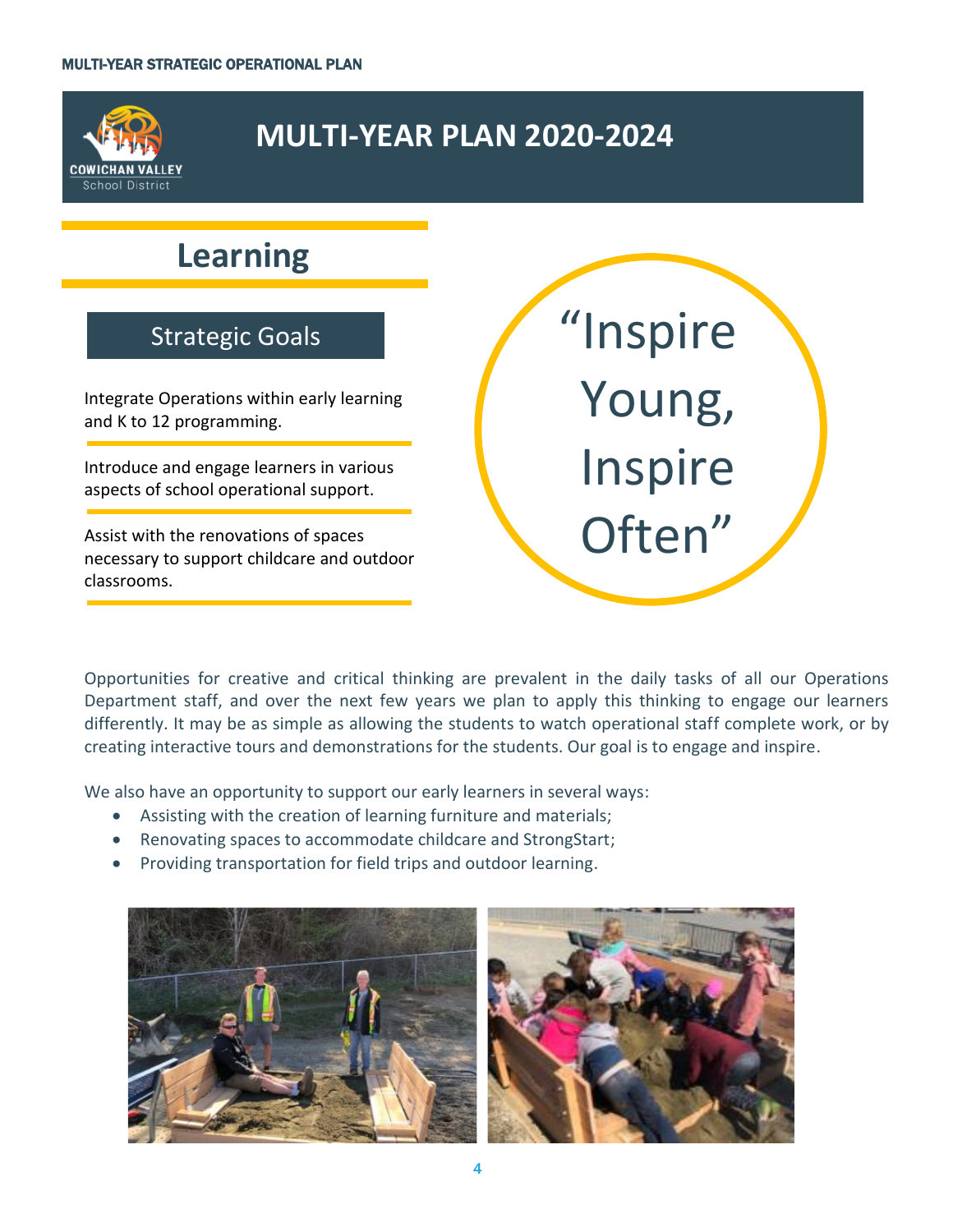# **Indigenous Ways of Knowing**

### Strategic Goals

Embrace an environmentally-sensitive way of thinking that will form the foundation for decision making.

Engage in knowledge sessions on the historical lands and culture of our local Indigenous peoples.

Support the schools with the creation of outdoor learning spaces.

Rethink the use of our school sites to create greater access to natural play.

Incorporate Hul'q'umi'num' greetings and messaging on our school buses.

Encourage a district-wide composting and organics program.



### **Environmental Stewardship**

**Together we can consciously change the way we think, work, and act to not only reduce our impact but better the world we live in.** 

**Nuts'a' maat shqwaluwun kw tst yaayus – Working together with one heart, one mind, one thought.**

We live, work and play on the traditional lands of the Coast Salish peoples. We can honour the values of the Ts'uubaa-asatx, Penelakut, Halalt, Lyackson, Stz'uminus, Malahat and Quw'utsun peoples by creating and maintaining safe, thoughtful, welcoming and respectful learning spaces for our Xe' xe' smun'eem (sacred children). Enriching our understanding of traditional ways supports not only our young learners and ourselves, but our community as a whole.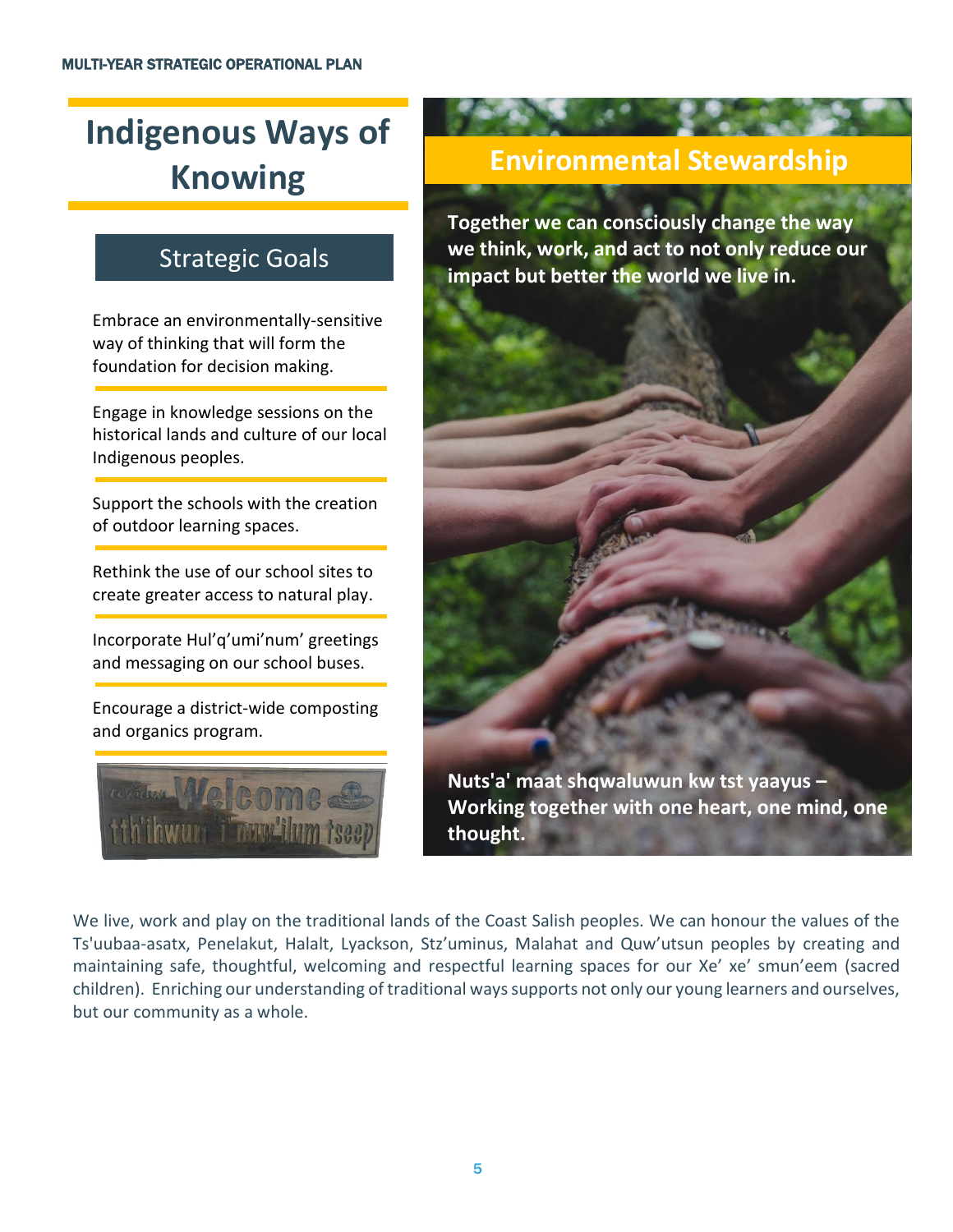# **Culture of Care**

#### Strategic Goals

Continue to destigmatize mental health

Encourage Operations staff to engage in school activities and events

Create a focus towards projects that promote equity and inclusivity

Explore community engagement opportunities

Expand our knowledge sessions to include SOGI, respectful workplace, Indigenous knowledge, inclusivity and diversity.







We recognize the importance of self-care and promoting wellness through positive relationship building with our learners, our staff and our community. As such, we strive to create and maintain environments rich in compassion, empathy, creativity, and inclusivity for our learners and our staff who support them. Our learners are shaped, knowingly and unknowingly by the school community around them, so it is our goal to continue to create strong and healthy relationships and environments that encourage their engagement and success.